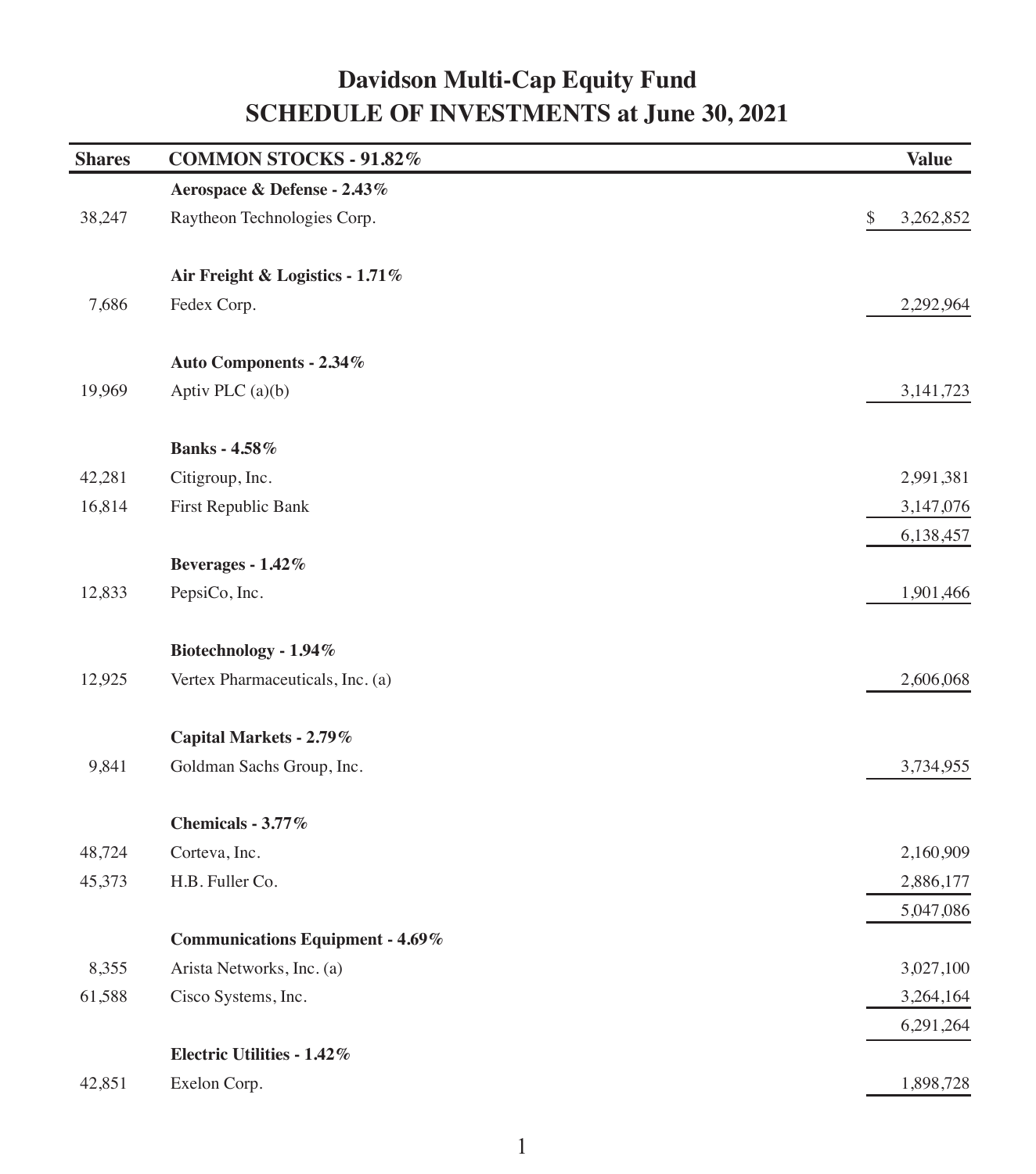## **Davidson Multi-Cap Equity Fund SCHEDULE OF INVESTMENTS at June 30, 2021,** *Continued*

| <b>Shares</b> | <b>COMMON STOCKS - 91.82%, continued</b>            | <b>Value</b>    |
|---------------|-----------------------------------------------------|-----------------|
|               | <b>Electrical Equipment - 2.29%</b>                 |                 |
| 20,752        | Eaton Corp. PLC (b)                                 | \$<br>3,075,031 |
|               | Entertainment - 1.73%                               |                 |
| 16,089        | Electronic Arts, Inc.                               | 2,314,081       |
|               | Food & Staples Retailing - 3.16%                    |                 |
| 89,945        | Sprouts Farmers Market, Inc. (a)                    | 2,235,133       |
| 14,186        | Walmart, Inc.                                       | 2,000,510       |
|               |                                                     | 4,235,643       |
|               | Health Care Equipment & Supplies - 3.32%            |                 |
| 9,910         | Becton, Dickinson & Co.                             | 2,410,013       |
| 16,442        | Medtronic PLC (b)                                   | 2,040,945       |
|               |                                                     | 4,450,958       |
|               | <b>Health Care Providers &amp; Services - 4.26%</b> |                 |
| 13,025        | Cigna Corp.                                         | 3,087,837       |
| 9,484         | Laboratory Corp. of America Holdings (a)            | 2,616,161       |
|               |                                                     | 5,703,998       |
|               | <b>Health Care Technology - 2.00%</b>               |                 |
| 34,386        | Cerner Corp.                                        | 2,687,610       |
|               | Hotels, Restaurants & Leisure - 1.98%               |                 |
| 23,733        | Starbucks Corp.                                     | 2,653,587       |
|               | <b>Industrial Conglomerates - 1.97%</b>             |                 |
| 13,301        | 3M Co.                                              | 2,641,978       |
|               | Insurance - 1.54%                                   |                 |
| 21,017        | Progressive Corp.                                   | 2,064,080       |
|               | Interactive Media & Services - 4.23%                |                 |
| 2,263         | Alphabet, Inc. - Class C (a)(c)                     | 5,671,802       |
|               |                                                     |                 |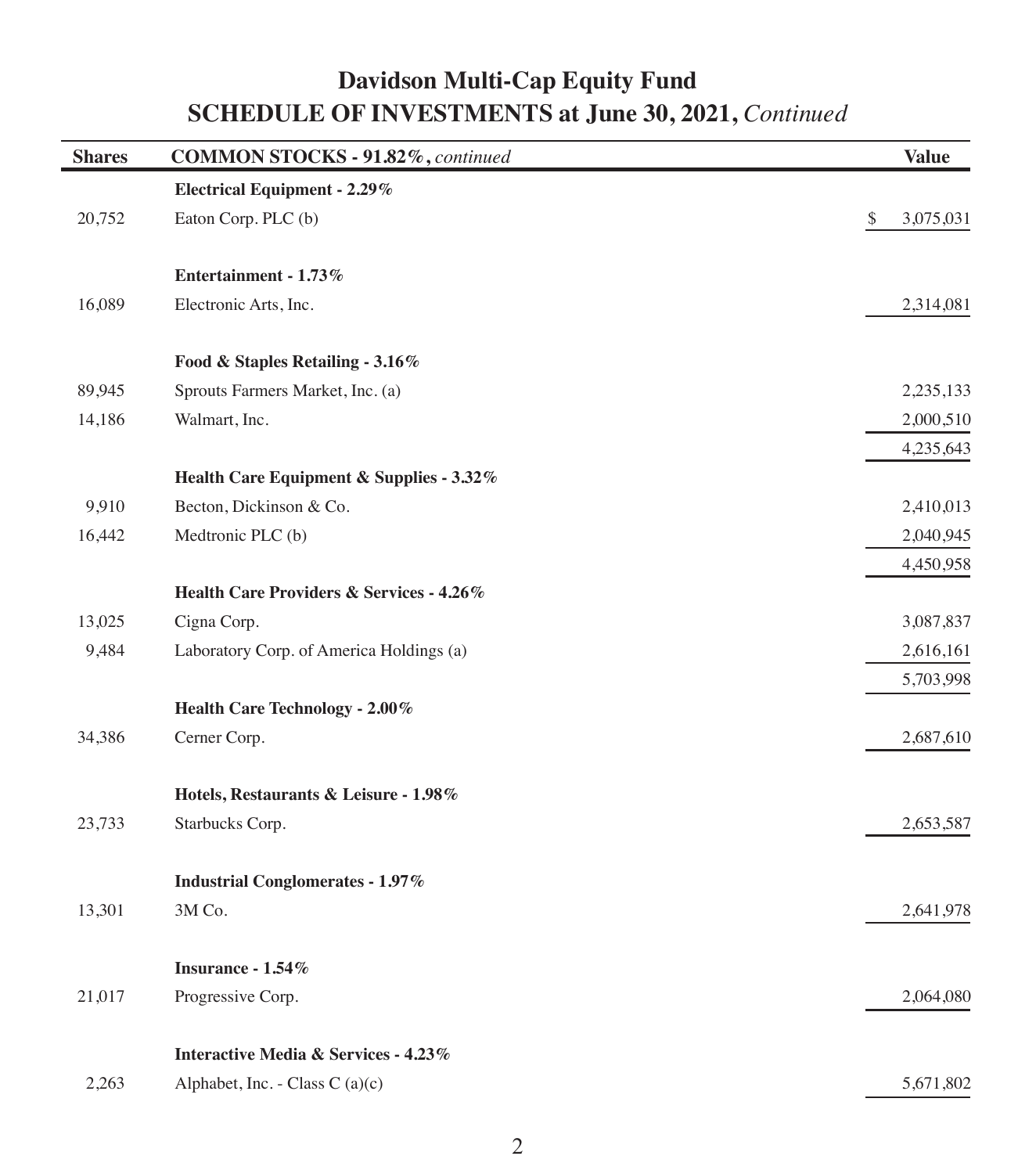## **Davidson Multi-Cap Equity Fund SCHEDULE OF INVESTMENTS at June 30, 2021,** *Continued*

| <b>Shares</b> | <b>COMMON STOCKS - 91.82%, continued</b>           | <b>Value</b>    |
|---------------|----------------------------------------------------|-----------------|
|               | Internet & Direct Marketing Retail - 3.94%         |                 |
| 927           | Amazon.com, Inc. (a)                               | \$<br>3,189,028 |
| 29,763        | eBay, Inc.                                         | 2,089,660       |
|               |                                                    | 5,278,688       |
|               | IT Services - 2.03%                                |                 |
| 19,185        | Fidelity National Information Services, Inc.       | 2,717,939       |
|               | Machinery - 2.15%                                  |                 |
| 35,198        | Otis Worldwide Corp.                               | 2,878,140       |
|               | Multi-Utilities - 1.39%                            |                 |
| 14,113        | Sempra Energy                                      | 1,869,690       |
|               | Oil, Gas & Consumable Fuels - 2.69%                |                 |
| 20,084        | Chevron Corp.                                      | 2,103,598       |
| 17,940        | EOG Resources, Inc.                                | 1,496,914       |
|               |                                                    | 3,600,512       |
|               | Pharmaceuticals - $1.80\,\%$                       |                 |
| 36,106        | Bristol-Myers Squibb Co.                           | 2,412,603       |
|               | Semiconductors & Semiconductor Equipment - 1.81%   |                 |
| 15,838        | Silicon Laboratories, Inc. (a)                     | 2,427,173       |
|               | Software - 12.99%                                  |                 |
| 12,778        | Fortinet, Inc. (a)                                 | 3,043,592       |
| 6,337         | Intuit, Inc.                                       | 3,106,207       |
| 19,988        | Microsoft Corp.                                    | 5,414,749       |
| 13,437        | Salesforce.com, Inc. (a)                           | 3,282,256       |
| 17,711        | Splunk, Inc. (a)                                   | 2,560,657       |
|               |                                                    | 17,407,461      |
|               | Technology Hardware, Storage & Peripherals - 3.59% |                 |
| 35,123        | Apple, Inc.                                        | 4,810,446       |